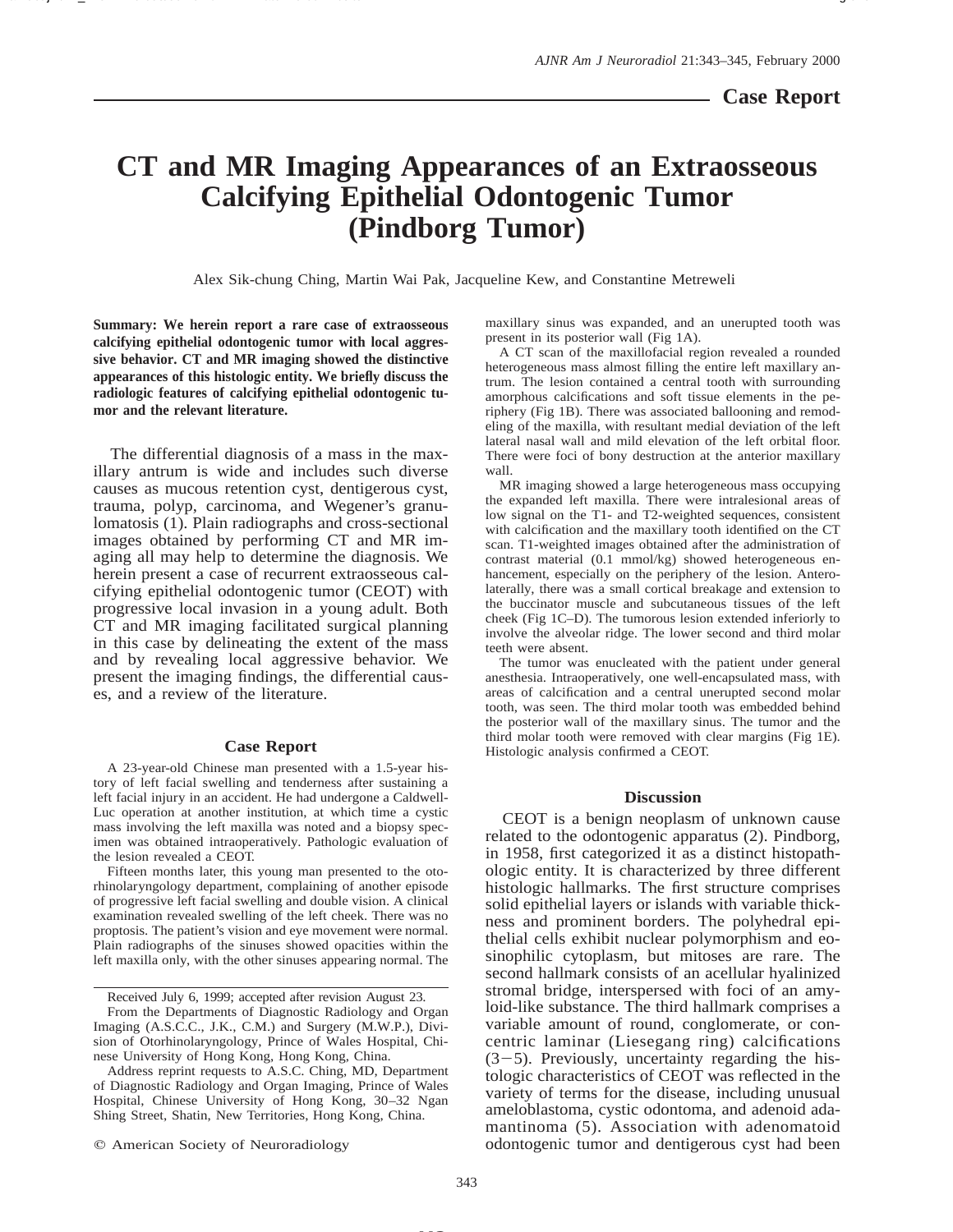

Fig 1. Images from the case of a 23-year-old man with left facial swelling.

A, Lateral radiograph of the sinus shows opacities within the left maxilla and an unerupted tooth in its posterior wall.

B, Coronal CT scan reveals a rounded heterogeneous mass almost filling the entire left maxillary antrum. The lesion contains a central tooth with surrounding amorphous calcifications and soft tissue elements in the periphery.

C, Coronal T2-weighted MR image shows a large heterogeneous mass occupying the expanded left maxilla. There were intralesional areas of low signal in the T2-weighted sequences, consistent with calcification and the maxillary teeth identified on the CT scan.

D, Axial contrast-enhanced T1-weighted image shows a large heterogeneous mass occupying the expanded left maxilla. There were intralesional areas of low signal in the T1-weighted sequences, consistent with calcification and the maxillary teeth identified on the CT scan. Non-homogeneous enhancement can be seen, especially on the periphery of the lesion. Anterolaterally, there is a small cortical breakage and extension to the buccinator muscle and subcutaneous tissues of the left cheek.

E, Gross specimen shows an unerupted second molar (arrow) in the calcified substance of the well-encapsulated tumor.

reported and suggests heterogeneity in histopathogenesis (2, 6, 7).

CEOT occurs rarely, with a frequency ranging from 0.17% to 1.8% of all odontogenic tumors (3, 7). Both sexes are equally affected. The disease usually manifests between the ages of 20 and 60 years. Most of the patients are asymptomatic at the time of initial diagnosis. The slowly enlarging mass can result in mechanical effects. Although it is thought to be a benign tumor, local tissue invasion has been documented (8). The reported recurrence rate ranges from 10% to 14% (3, 9, 10).

Two thirds of CEOTs arise in the mandible, whereas one third arise in the maxilla (7). The majority of recorded cases have been centrally located, mainly in the premolar-molar region of the mandible. A recent article by Ng and Siar (3) reported a predilection for the maxilla in Asians, contrary to the higher mandibular prevalence in the West. Although it was predominantly an intraosseous lesion, the extraosseous type is the rarest (5%) of all CEOT. These have been found peripherally in the

anterior maxillary or mandibular gingiva, with, to our knowledge, only six reported cases in the literature (3, 4, 7).

The five patterns of radiographic manifestations of CEOT most likely represent sequential stages in a spectrum of disease rather than discrete categories. The most common two appearances of CEOT are of pericoronal lucency and of lucent areas with diffuse opacities. Other appearances, including mixed lucent-opaque lesion not associated with an unerupted tooth, ''driven snow'' appearance, and a solid opacity, account for a minority of cases (7).

Our case showed MR imaging appearances comparable with most sinus tumors described elsewhere, being of predominantly low signal intensity on T1-weighted images and of high signal intensity on T2-weighted images. Heterogeneous contrast enhancement, seen within the mass, is a common finding in cases of sinus tumors. Interestingly, the extensive calcifications and unerupted maxillary tooth situated in the center of the mass were clearly seen on CT scans and MR images in our case. On